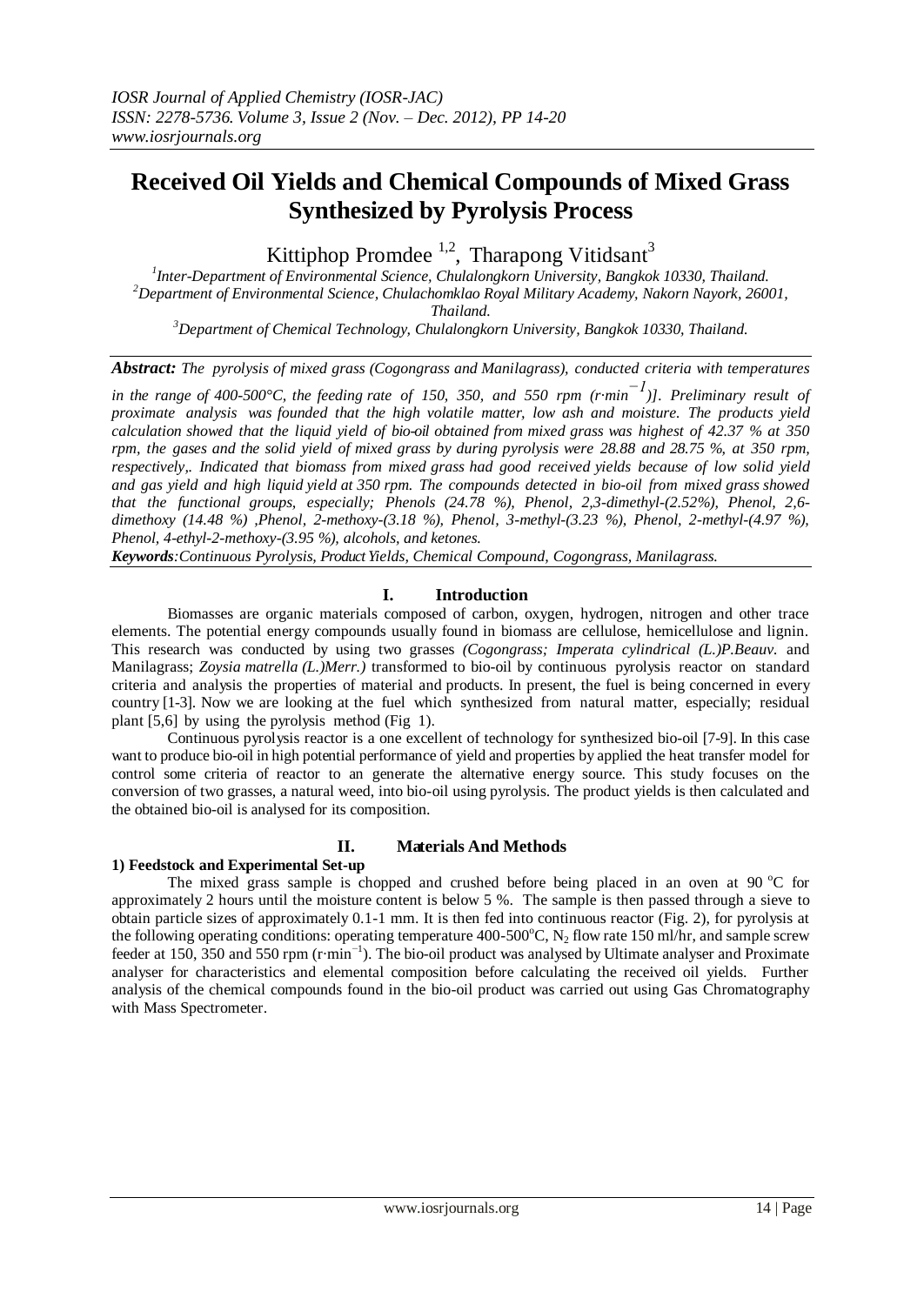

**Fig. 1.** Schematic diagram of experiment setup: 1. Pyrolysis reactor (tube furnace) 2. Nitrogen tank 3. Rotameter 4. Hopper 1,25. Seperator 6. Condenser7. Flask in ice bucket8. Electrical coil heater with temperature controller 9. Enclosed deionized water tank 10. Vacuum pump

#### **2) Proximate Analysis**

 Proximate analysis is the most used analysis for characterizing biomass in connection with their utilization; separating the products into 4 groups: (1) moisture, (2) volatile matter, (3) fixed carbon, and (4) ash. A series of standard test methods ATSM D3173-3175 are executed and the calculated test results show the distribution of products obtained when the sample is heated under specified conditions.

#### **3) Ultimate Analysis**

 In this experiment, the Ultimate Analysis was used to identify the proportions of Carbon (C), Hydrogen (H), and Nitrogen (N) elements found in the bio-oil sample [10,11].

#### **4) Received Oil Yield**

% Liquid yield  
\n
$$
= 100 \times \left[ \frac{W_{Liq}}{W_{ini}} \right]
$$
\n
$$
= 100 \times \left[ \frac{W_R}{W_{ini}} \right]
$$
\n
$$
= 100 \times \left[ \frac{W_R}{W_{ini}} \right]
$$
\n
$$
= 100 - % Liquid yield - % Solid yield\n
$$
\frac{W_{lin}}{W_R} = \frac{Initial weight}{Residual solid weight}
$$
\n
$$
\frac{W_L}{W_{Liq}} = \frac{Liquid product weight}{W_{Liq}}
$$
$$

#### **5) Chemical analysis**

Gas Chromatography with Mass Spectrometer, GC-MS was used to analyze the light components in bio-oil and investigating the molecular compositions qualitatively [12,13]. The analysis detects and identifies organic compounds both aliphatic hydrocarbon and aromatic hydrocarbon found within the light components of the produced bio-oil.

### **III. Results And Discussions**

Proximate analysis of mixed grass used in the two species was founded that the fixed carbon of mixed grass was 18.78 wt.%, which will have a major effect on the quality of bio-oil as well. The other three proximate analysis as following; The moisture, ash and volatiles of mixed grass were 2.26, 16.34 and 62.62 wt.%, respectively (Table. 1).

The results showed that a stability for the range of material compound in mixed grass, can be synthesized bio-oil in high efficiency, because consist of the high volatile matter and low ash and moisture.

The ultimate analysis of mixed grass was found that the element contents as following; carbon, hydrogen, nitrogen and oxygen were 47.45, 10.57, 2.87 and 38.76 %, respectively (Table. 1)., according to the result of safflower seed [13] showed the carbon, hydrogen, nitrogen, and oxygen of 49.5, 6.9, 3.0, and 40.6, respectively.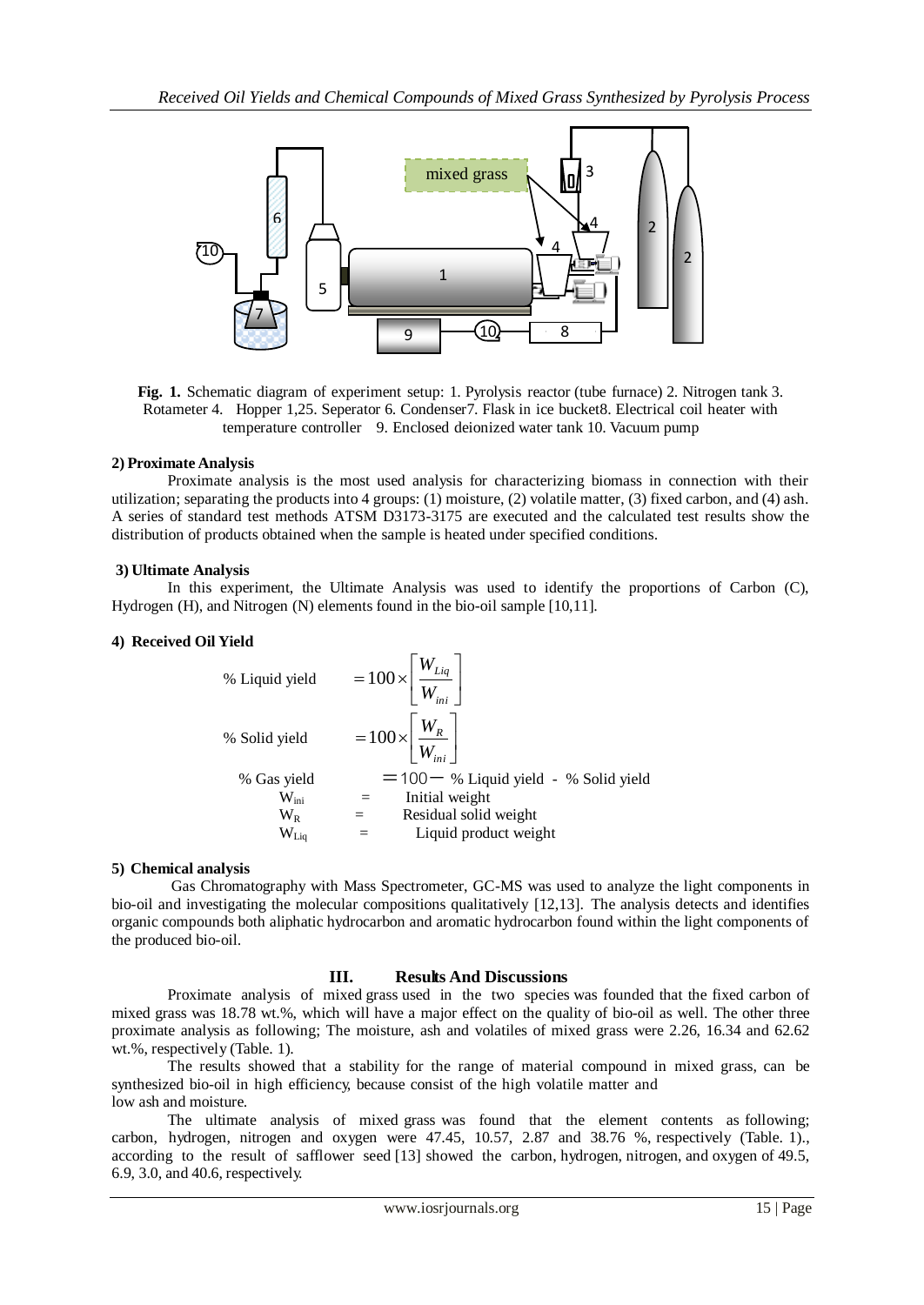| Table 2. Proximate analyses and Ultimate analyses of mixed grass. |                    |                          |                    |  |  |
|-------------------------------------------------------------------|--------------------|--------------------------|--------------------|--|--|
| <b>Proximate analysis</b>                                         | <b>Mixed grass</b> | <b>Ultimate analysis</b> | <b>Mixed grass</b> |  |  |
|                                                                   | $(wt\%)$           |                          | $(wt\%)$           |  |  |
| Moisture                                                          | 2.26               |                          | 47.45              |  |  |
| Ash                                                               | 16.34              |                          | 10.57              |  |  |
| Volatiles                                                         | 62.62              |                          | 2.87               |  |  |
| Fixed carbon                                                      | 18.78              |                          | 38.76              |  |  |

**Table 2. Proximate analyses and Ultimate analyses of mixed grass.**

The result of products yield (3-phase; gas, liquid and solid) of mixed grass by during pyrolysis, which takes place at temperatures in the range of 400-500°C, to compare the recicved oil yield from mixed grass at a

feed rate of feed rate of 150, 350 and 550 rpm; revolutions per minute  $(r·min^{-1})$ ]. The distribution of the products obtained from the pyrolysis of mixed grass is shown in Figure 2-4.

Preliminary calculate of the product yield of mixed grass by during pyrolysis, the result showed that the gas yield of mixed grass were 24.98, 28.88 and 46.14 %, at 150, 350 and 550 rpm., respectively., (Fig. 2).



 **Fig. 2** Gas yield of mixed grass by during pyrolysis.

Liquid yield of bio-oil obtained from mixed grass was highest of 42.37 %, at 350 rpm. And the another of liquid yield obtained from mixed grass were 28.25 and 29.38 %, at 150 and 550 rpm., respectively (Fig. 3). Indicated that the liquid yield of bio-oil obtained from mixed grass was high volume  $($  > 50 %) by the heat control in continuous pyrolysis reactor and can be improving to high efficiency of bio-oil production on next step.



 **Fig. 3**Liquid yield of bio-oil obtained frommixed grass.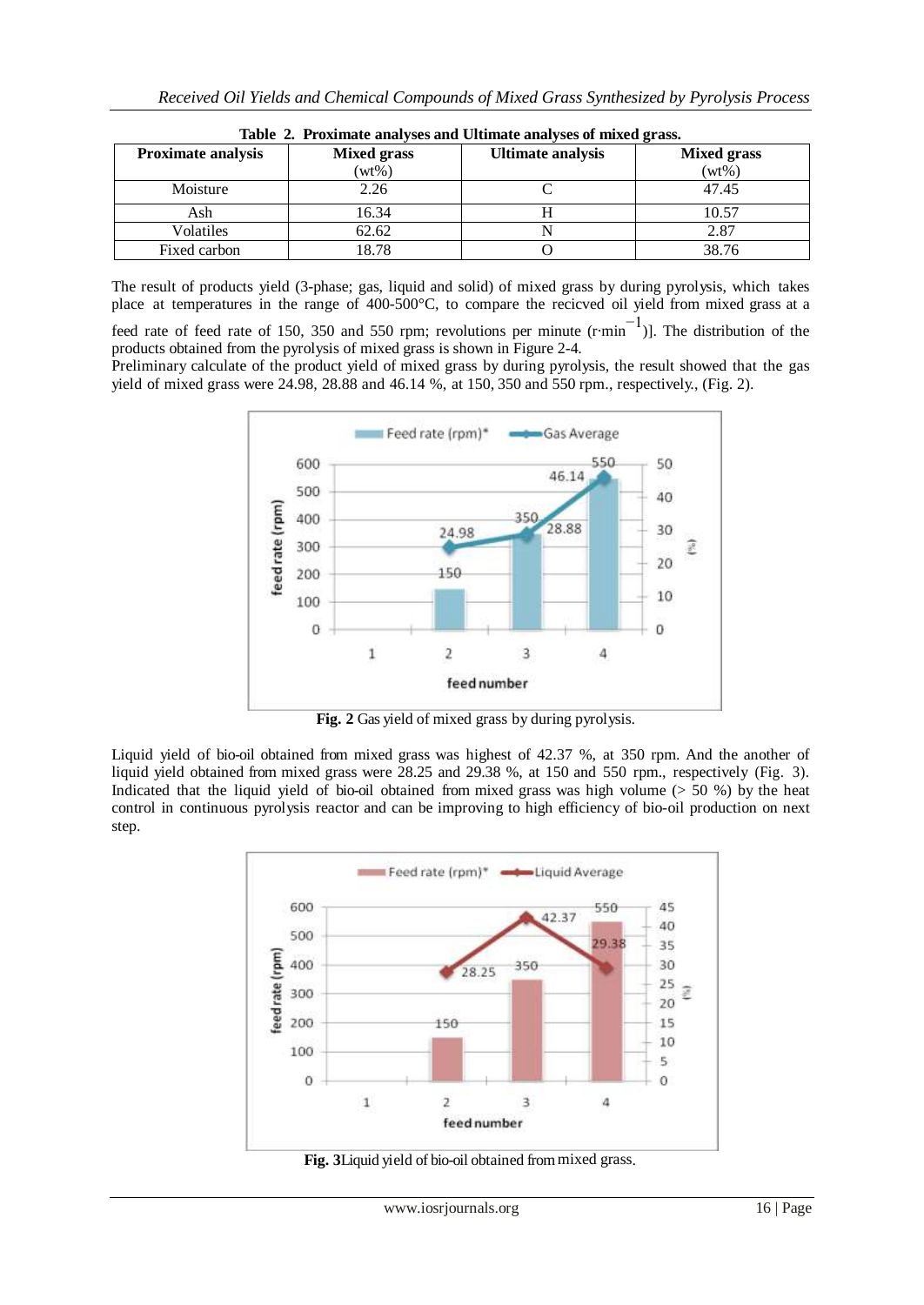

 **Fig. 4** Solid yield of mixed grass by during pyrolysis.

Solid yield of mixed grass by during pyrolysis was highest of 46.77 %, , at 150 rpm. And the another of solid yield obtained from mixed grass were 28.75and 24.48 %, at 350 and 550 rpm., respectively (Fig. 4).



Fig. 5 The amount of some molecule compounds of bio-oil obtained from mixed grass.

 The compounds detected in bio-oil from mixed grass showed that the hydrocarbon compounds composed of hydroxyl and carboxyl groups, including; Phenols (24.78 %), Phenol, 2,3-dimethyl-(2.52%), Phenol, 2,6-dimethoxy (14.48 %) ,Phenol, 2-methoxy-(3.18 %), Phenol, 3-methyl-(3.23 %), Phenol, 2-methyl- (4.97 %), Phenol, 4-ethyl-2-methoxy-(3.95 %), alcohols, and ketones. These chemical compounds showed in investigating the molecular compositions in Fig 2., detecting compounds of bio-oil from several biomass [14,15]. However; the compounds detected in bio-oil from mixed grass as similar results were reported by the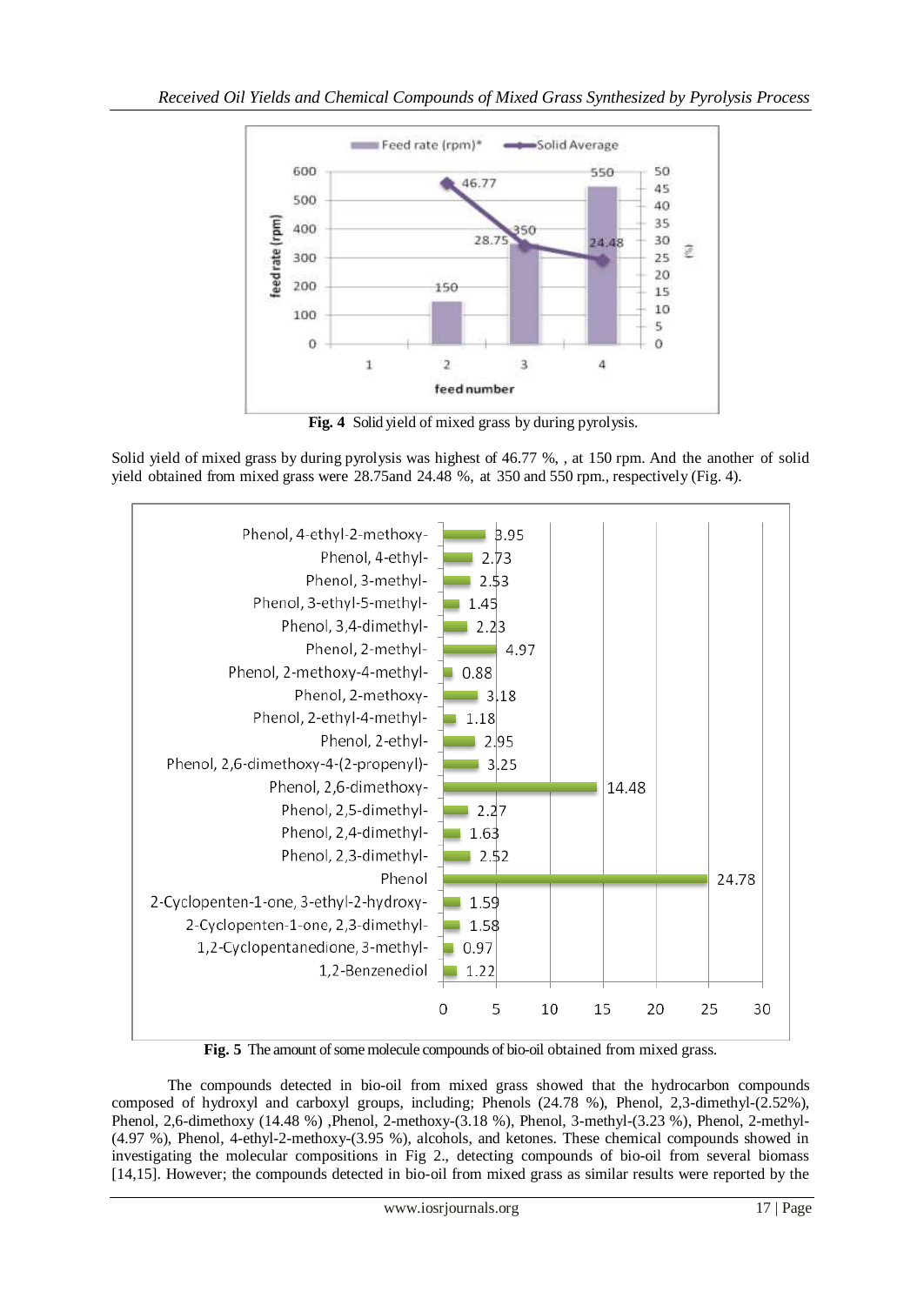topics; Formation of aromatic structures during the pyrolysis of bio-oil [14] and Selective production of light oil by biomass pyrolysis with feedstock-mediated recycling of heavy oil [15]. These results show agreement between proposed model and experimental data of the several biomass pyrolysis.

| Compound                                       | formula           | $\mathbf{M}\mathbf{W}$ | <b>Detection</b> | <b>Molecules</b>       |
|------------------------------------------------|-------------------|------------------------|------------------|------------------------|
| Benzene, 1-ethyl-4-<br>methoxy-                | $C_9H_{12}O$      | 136                    | $\ast$           |                        |
| 1,2-Cyclopentanedione, 3-<br>methyl-           | $C_6H_8O_2$       | 112.12                 | $\times$         |                        |
| 2-Cyclopenten-1-one, 2,3-<br>dimethyl-         | $C_7H_{10}O$      | 110                    | $\times$         | CH <sub>3</sub><br>CH3 |
| Phenol                                         | $C_6H_6O$         | 94.11                  | $\times$         | OH                     |
| Phenol, 2,3-dimethyl-                          | $C_8H_{10}O$      | 122.16                 | $\times$         |                        |
| Phenol, 2,4-dimethyl-                          | $C_8H_{10}O$      | 122.16                 | $\times$         |                        |
| Phenol, 2,5-dimethyl-                          | $C_8H_{10}O$      | 122.16                 | $\times$         |                        |
| Phenol, 2,6-dimethoxy-                         | $C_8H_{10}O$      | 122.16                 | $\times$         |                        |
| Phenol, 2,6-dimethyl-                          | $C_8H_{10}O$      | 122.16                 | $\times$         |                        |
| Phenol, 2-ethyl-                               | $C_8H_{10}O$      | 122.16                 | $\times$         |                        |
| Phenol, 2-methoxy-                             | $C_7H_8O2$        | 124                    | $\times$         | HO                     |
| Phenol, 2-methoxy-4-(1-<br>propenyl)-, $(E)$ - | $C_{12}H_{14}O_3$ | 206.23                 | $\times$         |                        |
| Phenol, 2-methyl-                              | $C_7H_8O$         | 108.13                 | $\times$         | HO                     |
| Phenol, 3,4-dimethyl-                          | $C_8H_{10}O$      | 122.16                 | $\times$         | $\sigma$ H             |
| Phenol, 3-methyl-                              | $C_7H_8O$         | 108.13                 | $\times$         |                        |

**Table 2. Compounds detected in bio-oil from mixed grass**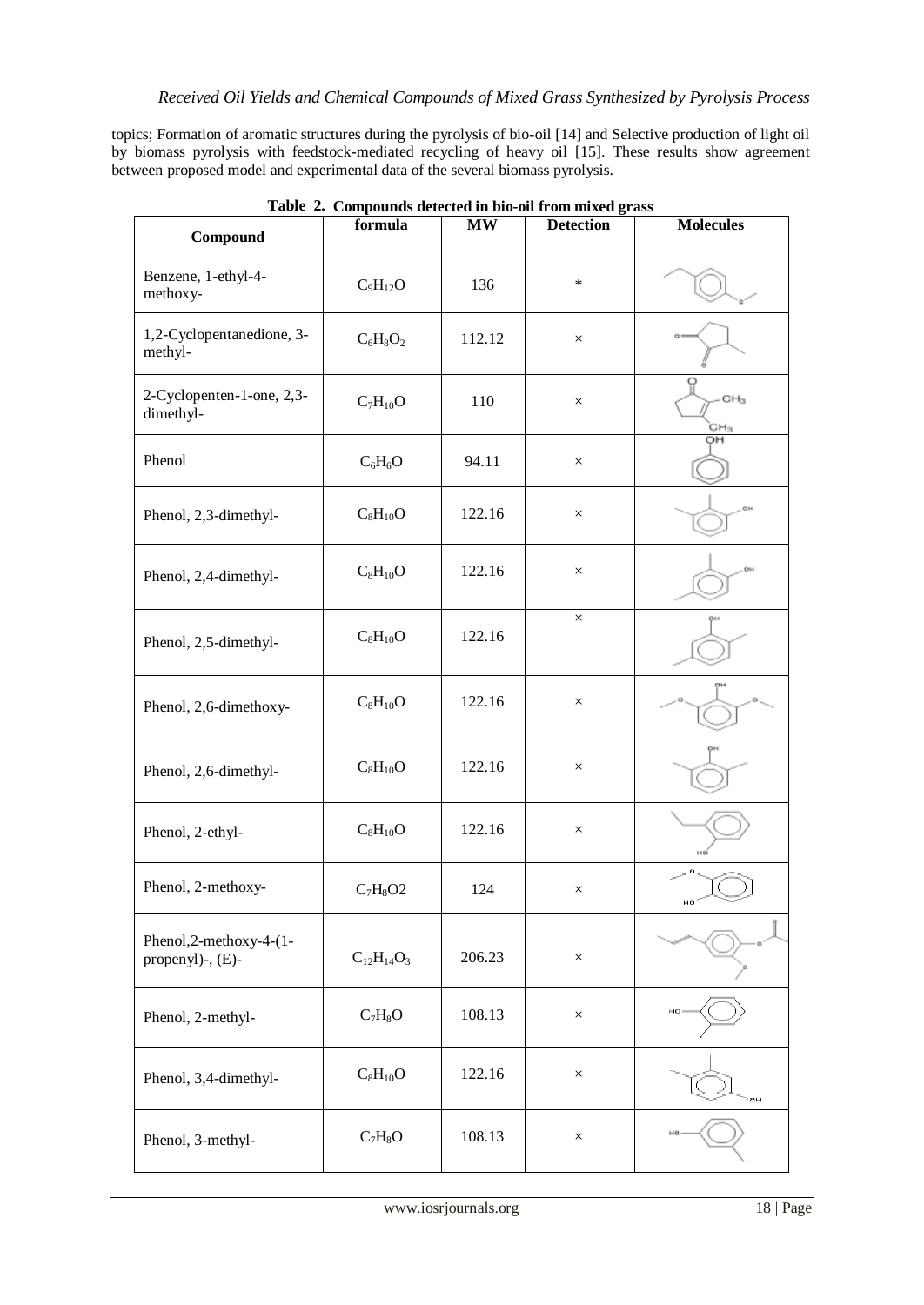| Compound                                 | formula        | <b>MW</b> | <b>Detection</b> | Table 2. Compounds actedied in blo-on from maximal stass (Commo)<br><b>Molecules</b> |
|------------------------------------------|----------------|-----------|------------------|--------------------------------------------------------------------------------------|
| Phenol, 4-ethyl-                         | $C_8H_{10}O$   | 122.16    | $\times$         | OH                                                                                   |
| Phenol, 4-ethyl-2-methoxy-               | $C_9H_{12}O_2$ | 152.18    | $\times$         | HO                                                                                   |
| Butanoic acid, 4 -<br>hydroxyl-          | $C_4H_8O_3$    | 104       | $\ast$           | HO<br>òн                                                                             |
| 2- Cyclopenten-1- one, 2-<br>Methyl      | $C_6H_8O$      | 96        | $\times$         |                                                                                      |
| 2- Cyclopenten-1- one, 3-<br>Methyl      | $C_6H_8O$      | 96        | $\ast$           | CH <sub>3</sub>                                                                      |
| 2,4- Dimethylfuran                       | $C_6H_8O$      | 96        | $\ast$           |                                                                                      |
| Benzylphosphonic acid                    | $C_7H_9O_3P$   | 172.12    | $\ast$           | о<br>-Р-он<br>ÒН                                                                     |
| $4-$<br>Hydroxybenzenephosphonic<br>acid | $C_6H_7O_4P$   | 174       | $\ast$           | DН<br>ōΗ                                                                             |
| 2,3-Dimethyl-2-<br>Cyclopenten-1-one     | $C_7H_{10}O$   | 110       | $\ast$           | CH <sub>3</sub><br>CH3                                                               |
| Mequinol                                 | $C_7H_8O_2$    | 124       | $\ast$           | OCH,                                                                                 |

**Table 2. Compounds detected in bio-oil from mixed grass (Cont'd)**

\*can not determined

## **IV. Conclusions**

The continuous pyrolysis reactor of mixed grass presented a high volatiles content and showed a moderate level of fixed carbon. The amount of the elemental composition of mixed grass, can found the concentration of carbon was relatively high volume. The products oil yield showed that liquid yield of bio-oil obtained from mixed grass was a good result was 42.37 %, at 350 rpm. The compounds detected in bio-oil from mixed grass can found the phenols, alcohols, and ketones, especially; phenols group.

### **Acknowledgment**

This work was supported by the Higher Education Research Promotion and National Research University Project of Thailand, Office of the Higher Education Commission (EN272A), Ratchadaphiseksomphot Endowment Fund (CU-CLUSTER-FUND), the Thai Government Stimulus Package 2 (TKK2555) under the Project for Promotion of bio and biomass utilization potential for fuel production and exporting technology, and Chulalongkorn University and Research Program on Materials for Future Energy, Center of Excellence on Petrochemical and Materials Technology.